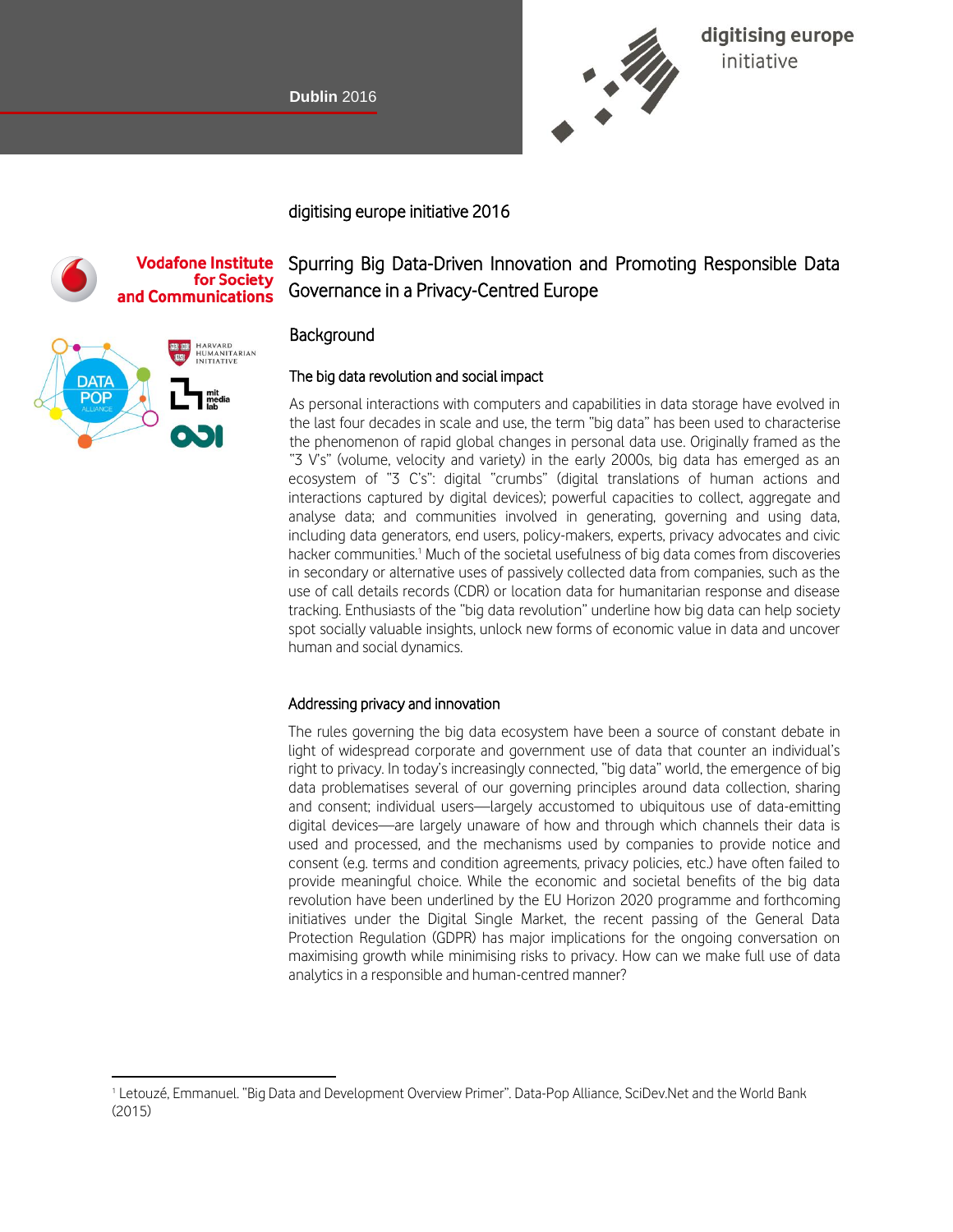I

**Vodafone Institute** 

and Communications

for Society

HARVARD<br>HUMANITARIAN<br>INITIATIVE



#### The digitising europe initiative

Through a series of regional stakeholder dialogues and debates in Berlin, Brussels and Madrid, the *digitising europe initiative* – organised by the Vodafone Institute for Society and Communications and Data-Pop Alliance – aims to provide insights for European companies and public sector institutions on initiating big data-driven projects and promoting responsible use and governance of big data for public good. The initiative convened academic experts, private companies, government civil society and the public from across Europe to discuss the applications and implications of big data for public good.

These efforts have culminated in this short position paper that both reflects the major takeaways from these events and provides insights for both the private and public sectors in unleashing big data-driven innovation and promoting responsible data governance for public good. This paper has been drafted for discussion during the final roundtable discussion in Dublin during a side event to the International Conference on Big Data for Official Statistics, organized by the CSO Ireland and the UN Statistics Division.

#### Highlights from the European roundtables

Each of the country roundtables highlight a specific dimension of big data-driven innovation: its potential, practice and promotion.

● The potential of big data-driven innovation: Bringing together German academic institutions, think tanks, businesses and other thought-leaders, the Berlin workshop and public forum focused on the possibilities and pitfalls of using big data analytics for economic growth and public good. The discussions in Berlin largely centred on issues of anonymisation and data protection; objectivity and validity of big data's claims; and the **diversity of expertise** needed to explore existing potential solutions and develop new tools and safeguards towards optimal data use.

These events occurred against the backdrop of ongoing political discussion on the GDPR and EU legislation on data protection. Distinguished experts such as Alex 'Sandy' Pentland, MIT Professor and Co-Founder of the MIT Media Lab, and Andrew Keen, noted author and critic of the digital revolution, focused on the need for redefining the role of the consumer in the data revolution; exploring existing solutions and safeguards towards optimal data use; and improving society's understanding of the various risks and opportunities relating to big data and how to respond to them.

The practice of big data-driven innovation: During the Brussels workshop and public forum, experts such as Kenneth Cukier, Data Editor of The Economist, and Dr. Linnet Taylor, Marie Curie Research Fellow at the University of Amsterdam, Giovanni Buttarelli, European Data Protection Supervisor (EDPS), and several others discussed how society can unleash innovation in the big data revolution while preserving privacy. These discussions focused on existing infrastructure and frameworks in place to address issues of **access, governance, and ethics**.

With experts across government, academia and the private sector, this roundtable specifically highlighted the new role of the private sector in the responsible collection, governance and use of big data for societal purposes. Panelists discussed the need for all stakeholders to "do no harm" by co-creating responsible governance structures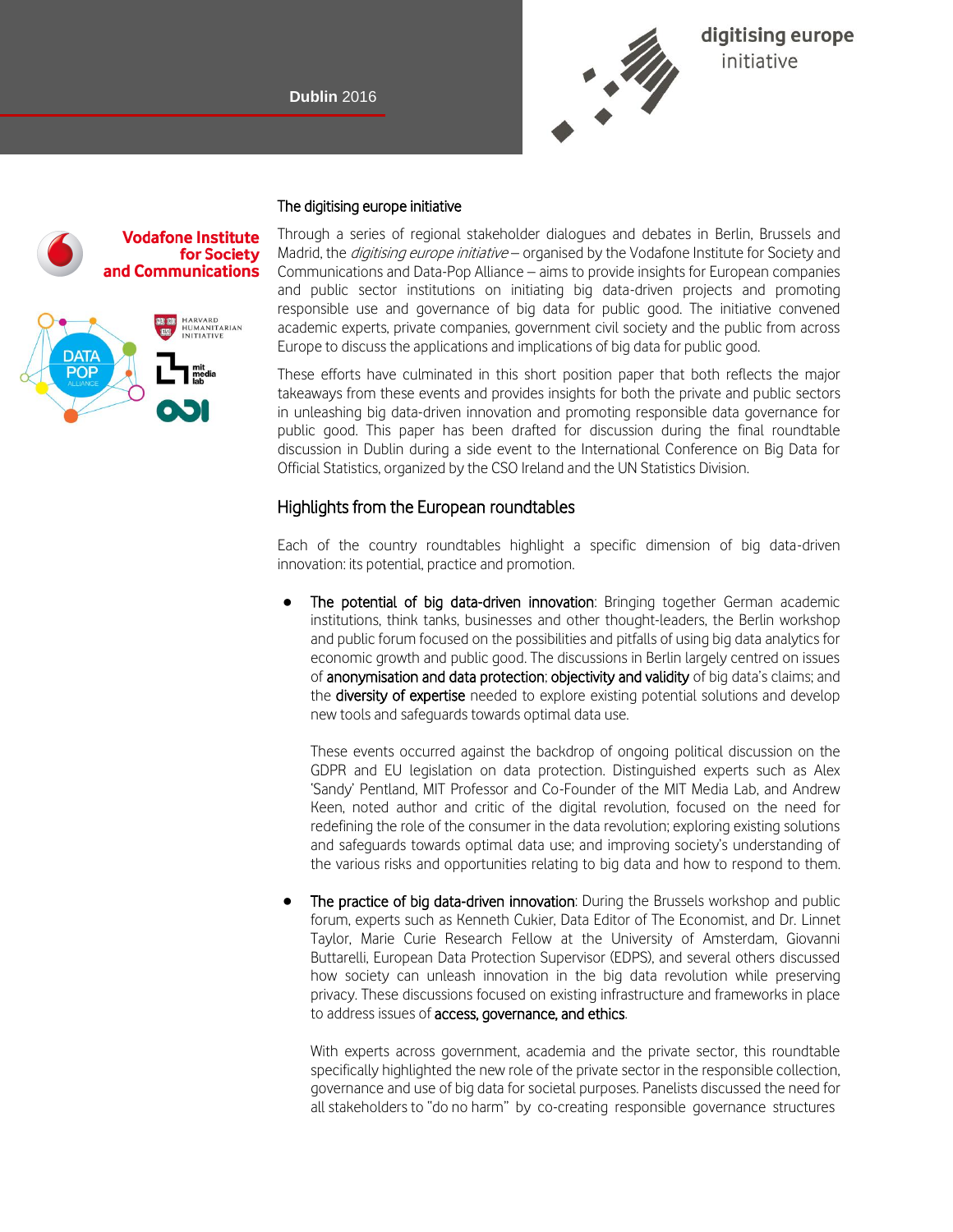

and test cases on data use; understanding current notions of privacy; and assessing both individual and group privacy implications of big data-driven innovation.

The promotion of big data-driven innovation: The most recent events in Madrid focused squarely on forming new kinds of public-private-people partnerships involving big data, exploring the potential for these new partnerships to both promote innovation and collaboration, as well as foster collusion and surveillance. Organised in partnership with El País, experts such as Esteban Moro, Associate Professor at Universidad Carlos III de Madrid, and Marco Bressan, Chief Analytics Officer at BBVA, focused on the lessons learned from years of public-private-people data partnerships and projects – their formation, structure, maintenance and impact – and insights for companies and governments initiating these projects. Overall, these discussions focused largely on issues of transparency, accountability, consent and literacy.

Panelists emphasised the need to redefine partnerships between the public and private sector around personal data; the need to set up clear and transparent internal governance rules, standards and procedures for companies (who gets access to which data and under which conditions); create shared language around big data use and communities with infomediaries; and invest in data literacy efforts and developing language for the public through media.

Across each of the country workshops, participants identified the following knowledge gaps in the potential, practice and promotion of big data-driven innovation:

- 1. Unpacking new discoveries and possibilities of big data. The need to help both companies and citizens understand the possibilities of the data revolution, through capacity-building and case studies of companies using data for social impact;
- 2. Protecting consumer data. The need to recognize the relationship between consumers and their own data, and help promote civic understanding of the data revolution through legal safeguards as well as the promotion of transparencyenhancing, privacy-preserving tools and platforms;
- 3. Incentivising the private sector. The recognition of the private sector as part of larger societal aspect of the big data revolution and consider criteria towards responsible data governance for social purposes;
- 4. Encouraging greater collaboration towards understanding the complexity of big data ethics and operationalising ethical frameworks. The need for multi-stakeholder collaboration and infrastructure to deepen conversation and understanding around "do no harm";
- 5. Understanding "lessons learned" from existing data partnerships. The need for further exploration and analysis of the emergence of public-private-people data partnerships, and their role in facilitating the evolution of principles and modalities around responsible data use.

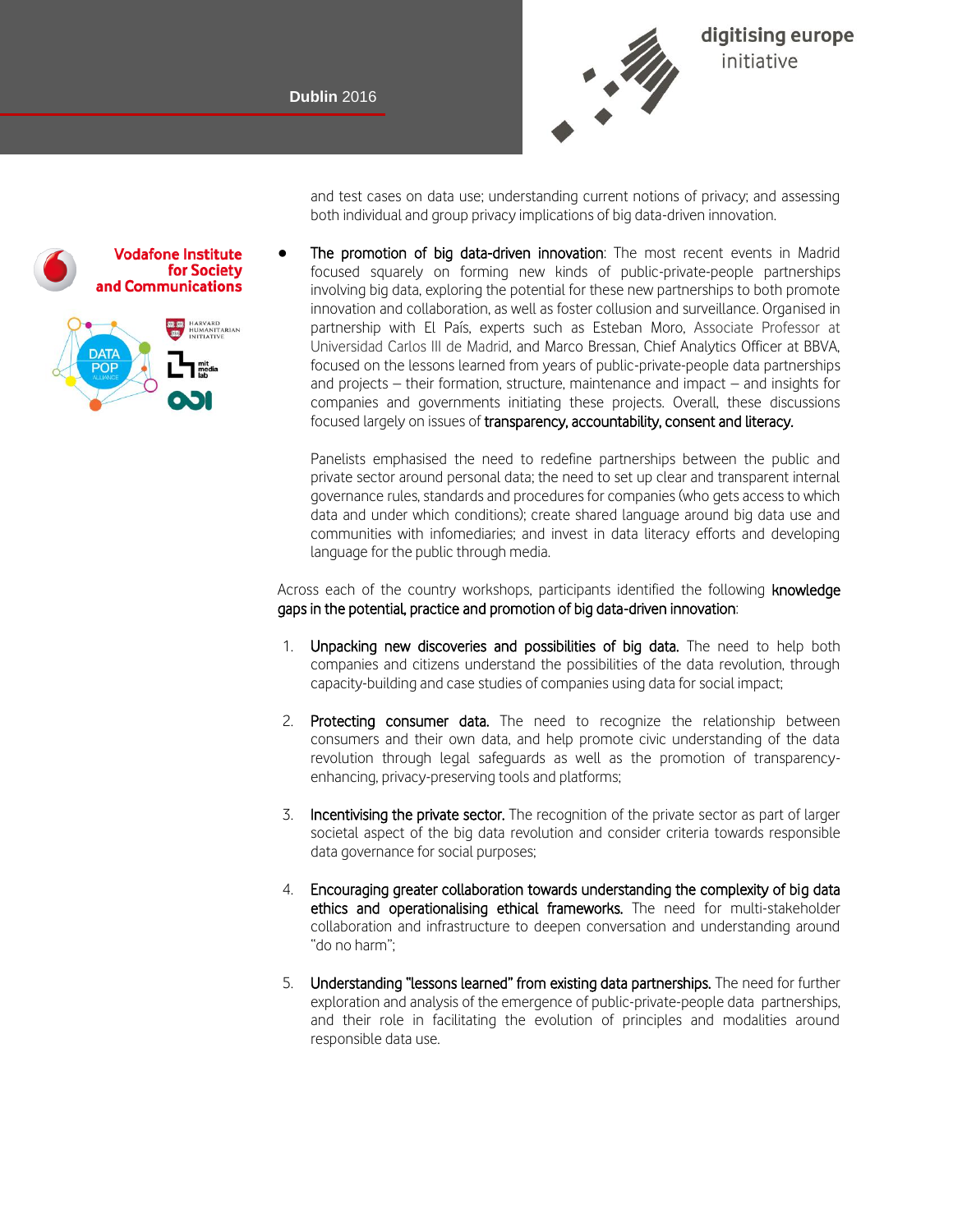I



# Action points and guidelines: towards a roadmap for initiating big data-driven innovation projects and partnerships



As echoed by the EU Horizon 2020, big data has increasingly been viewed as a critical lever of innovation for society. In the last seven years, several big data-driven innovation research projects have emerged involving companies sharing "private sector data" for public good through various cross-sector public-private partnerships. Though public-private partnerships are in no way a new phenomenon in governance innovation, the nature through which data (and its value) is shared, as well as the norms and practices around data use, will require setting new rules for collaboration and public-private business relations that emphasise societal benefits and lead towards scalable innovation in the public interest.

The following roadmap reflects the numerous insights from existing initiatives and participant discussions, and highlights the requirements and milestones for initiating big data-driven innovation projects.

#### Invest in big data internal knowledge and support

- 1. Focus projects and resources on solving public problems with clearest ethical imperative and problem definition. Identify issue areas and public problems in which your data can play an important role towards decision-making and/or resource optimisation. Kenneth Cukier during the Brussels public event described "not using data [as] the moral equivalent of burning books," and described several case studies in which big data could have been leveraged by the right actors. Additionally, look for "low hanging fruit" – data from your company could even play a small but critical role in a specific issue area rather than solve a much larger problem.
- 2. Analyse current risks and tradeoffs in various forms of data sharing to make the case for internal support. Evaluate existing case studies in which companies have previously shared similar data. What modalities did they use to share data? How have others handled privacy issues in using data towards this particular issue? What kinds of risks and tradeoffs would exist in the creation of this specific project? How can this project both make social impact as well as support the company's overall objectives? This could take the form of sponsoring or hosting a series of expert workshops, participating in larger forums on big data and social impact or soliciting help from external consultants or researchers who would be embedded into your organisation and teams. Ultimately, answering these questions internally is critically both for gaining support as well as building internal momentum and enthusiasm.
- 3. Recognise organisational challenges and constraints in initiating innovation. What resource constraints exist for your company? How much funding or support is available and what kind of projects will be possible?
- 4. Invest in knowledge management and implementation of privacy engineering solutions. Evaluate the existing legal framework around privacy and learn more through existing solutions how to incorporate privacy-preserving elements into your project.